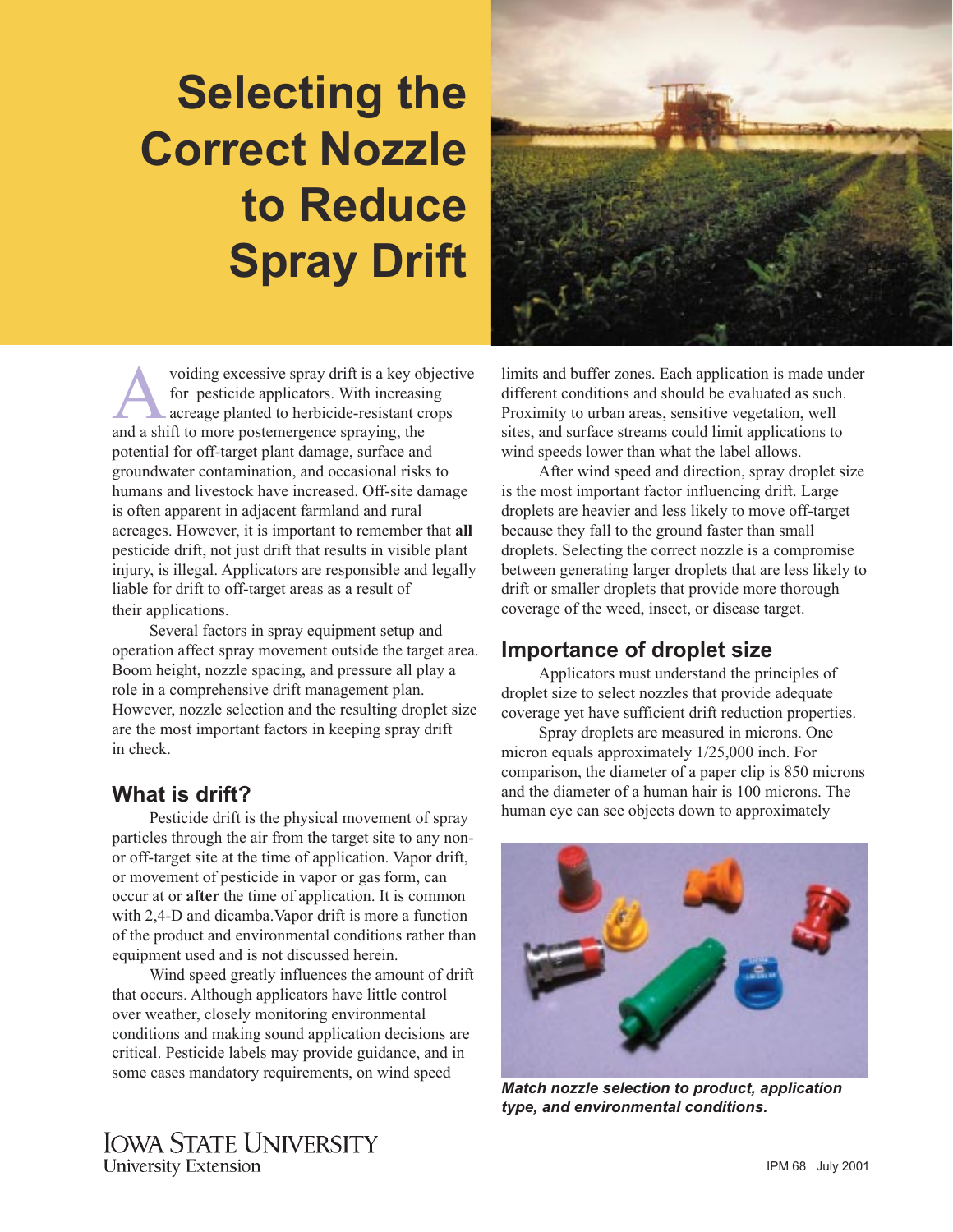| Table 1. Movement of spray particles.   |                                                     |                                            |                                      |  |  |
|-----------------------------------------|-----------------------------------------------------|--------------------------------------------|--------------------------------------|--|--|
| <b>Droplet</b><br>diameter<br>(microns) | <b>Size</b><br>classification<br>(ASAE* equivalent) | <b>Time</b><br>required to<br>fall 10 feet | Lateral<br>movement in<br>3 mph wind |  |  |
| 5                                       | Fog                                                 | 66 minutes                                 | 3 miles                              |  |  |
| 20                                      | Very fine                                           | 4.2 minutes                                | 1,100 feet                           |  |  |
| 100                                     | Very fine                                           | 10 seconds                                 | 44 feet                              |  |  |
| 240                                     | Fine/medium                                         | 6 seconds                                  | 28 feet                              |  |  |
| 400                                     | Coarse                                              | 2 seconds                                  | $8.5$ feet                           |  |  |
| 1,000                                   | <b>Extremely coarse</b>                             | 1 second                                   | 4.7 feet                             |  |  |

\*American Society of Agricultural Engineers.

Source: Akesson and Yates, Annual Review of Entomology, 1964.

100 microns without magnification. An important point is that drift isn't what you can see during an application, but what you cannot see. Visual estimates of off-target movement of spray particles are not an accurate representation of the actual drift that is occurring.

Research shows that droplets smaller than 150–200 microns are more likely to move off-target and should be avoided for most applications. Because of their light weight for the droplet surface area, these droplets take much longer to fall and can move greater distances. Particles less than 50 microns in diameter can remain suspended in air for long periods until they evaporate.

All nozzles produce a range of droplet sizes. To measure the range of droplets produced by a nozzle, the term volume median diameter, or VMD, is used. The VMD represents the droplet size where half of the spray volume is contained in droplets larger than the VMD, and half of the volume is in droplets smaller than the VMD.

| Table 2. Droplet classification system. |           |                          |                  |  |
|-----------------------------------------|-----------|--------------------------|------------------|--|
| <b>Category</b>                         |           | <b>Symbol Color Code</b> | <b>VMD (0.5)</b> |  |
| Very fine                               | <b>VF</b> | Red                      | < 150            |  |
| Fine                                    | F         | Orange                   | 150 - 250        |  |
| Medium                                  | M         | Yellow                   | $250 - 350$      |  |
| Coarse                                  | C.        | <b>Blue</b>              | $350 - 450$      |  |
| Very coarse                             | VC.       | Green                    | $450 - 550$      |  |
| <b>Extremely</b><br>coarse              | XC        | White                    | > 550            |  |
| Source: ASAE Standard S-572.            |           |                          |                  |  |

2 — *Selecting the Correct Nozzle to Reduce Spray Drift*

*Droplets 100 microns may move as far as 44 feet and take 10 seconds to fall to the ground. When droplet size is increased to 400 microns, the droplets fall in 2 seconds and lateral movement is decreased by more than 80 percent (Table 1).*

# **Droplet size classification**

Droplet-size information is useful for determining the correct nozzle for an application and pesticide. However, this information is not always readily available to

the applicator. Instead, a classification system is often used to define nozzle output (Table 2). Nozzle manufacturers use this standardized system to indicate the droplet size of their nozzles for different size and pressure combinations. Product labels sometimes use the system to recommend appropriate droplet sizes to be used with their products.

For example, the herbicide label recommends using a nozzle producing **medium**-sized droplets. From the nozzle manufacturer's chart (Table 3), the applicator can select any nozzle and pressure combination with the **M** or **yellow** classification. This system allows the applicator to use many different combinations of nozzles and pressure settings, achieve the desired droplet size, reduce drift, and provide adequate coverage required for control of the pest.

# **Pressure effects**

One of the simplest methods to increase droplet size with any nozzle is to reduce nozzle pressure.

### **Table 3. Use droplet size classification to select nozzle size and pressure (Spraying Systems Co. Wheaton, IL).**

| <b>XR TeeJet</b> |  |
|------------------|--|
|                  |  |

|               | PSI |    |    |    |    |    |    |
|---------------|-----|----|----|----|----|----|----|
|               | 15  | 22 | 29 | 36 | 44 | 51 | 58 |
| <b>XR8001</b> | М   | F  | F  | F  | F  | F  | F  |
| XR80015       | М   | М  | Μ  | F  | F  | F  | F  |
| <b>XR8002</b> | M   | м  | Μ  | Μ  | Μ  | F  | F  |
| <b>XR8003</b> | М   | м  | М  | М  | Μ  | М  | M  |
| <b>XR8004</b> |     | C  | Ċ  | м  | м  | М  | м  |
| XR8005        |     | C  | C  | C  | C  | М  | м  |
| <b>XR8006</b> | C   | C  | Ċ  |    | C  | C  |    |
| XR8008        | VС  |    |    |    | C  |    |    |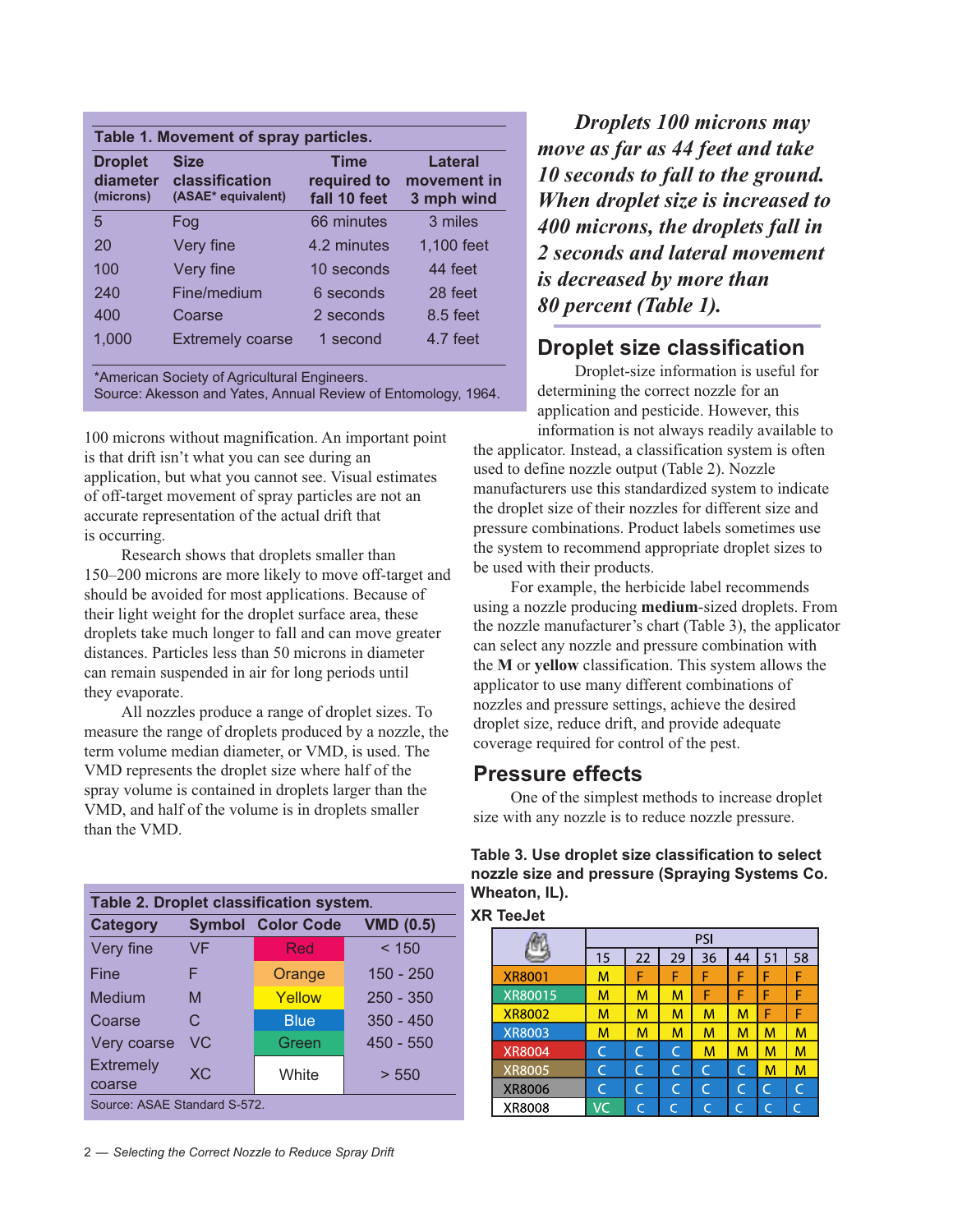Operating a nozzle at a lower pressure increases the VMD of spray droplets (Table 4). Spray output is also reduced for a given nozzle, which means that a larger nozzle may be needed if application rate is to remain the same at a specific travel speed. Also, care should be taken not to operate a nozzle outside of its recommended pressure range or a distorted pattern develops, resulting in poor coverage.

|                          | <b>Pressure</b>                              |        |                  |                          |  |  |
|--------------------------|----------------------------------------------|--------|------------------|--------------------------|--|--|
|                          |                                              | 40 psi | 60 psi           |                          |  |  |
| Nozzle type <sup>a</sup> | % volume<br><b>VMD (0.5)</b><br><100 microns |        | <b>VMD (0.5)</b> | % volume<br><100 microns |  |  |
| XR11002                  | 142                                          | 25     | 129              | 32                       |  |  |
| XR11004                  | 166                                          | 20     | 156              | 26                       |  |  |
| TT11002                  | 181                                          | 15     | 160              | 21                       |  |  |
| <b>TT11004</b>           | 258                                          | 8      | 182              | 15                       |  |  |
| TD <sub>02</sub>         | 473                                          | 2      | 400              | 4                        |  |  |
| TD <sub>04</sub>         | 444                                          | 3      | 376              | 5                        |  |  |

XR, extended range flat fan; TT, Turbo TeeJet; TD = TurboDrop, Source: Derksen et al., USDA-ARS, 1997.

The effect of pressure on droplet size should be kept in mind when a pressure-compensating controller is used to vary flow on the go. For example, a controller is calibrated to deliver the proper application rate when traveling at 10 miles per hour (mph) and nozzle pressure of 42 pounds per square inch (psi). If the ground speed slows to 6 mph, nozzle pressure drops to 15 psi and droplet size increases. If the ground speed increases to 12 mph, the nozzle pressure rises to 60 psi, thus decreasing droplet size and increasing the opportunity for drift. In an area with sensitive vegetation, one strategy to decrease drift is to decrease travel speed even if field conditions allow higher speeds.

# **Nozzle types**

#### *Standard flat-fan*

Major nozzle tip manufacturers produce broadcast flat-fan nozzles able to operate in a 15–60-psi pressure range. By maintaining their pattern at lower pressures, these low-pressure or extended-range nozzles offer

more flexibility than older style flat-fan tips designed to operate in a 30–60-psi range. When operated at

these tips any type of



lower pressures, *Use a combination of larger* reduce drift. If *reduce drift with standard nozzles and lower pressure to flat-fan nozzles.*

controller is being used to vary application rate with speed, these tips should be considered a minimum level of quality to use because of their increased operating pressure range over that of a standard older flat-fan tip.

The standard flat-fan tip can still be used effectively for many pesticide applications. However, care must be taken to reduce pressure and use a larger orifice nozzle to maintain larger droplet sizes and reduce drift-prone particles. These tips are useful for applications of insecticides and fungicides that require greater target coverage.

## *Pre-orifice*

For many years, Delavan, Inc. (Monroe, NC) has marketed Raindrop nozzle tips that produce large droplet sizes relatively independent of operating pressure. Nozzle design limits the release of small droplets and pressure is reduced internally within the nozzle. These tips have been popular for soil-applied herbicides. The Drift Guard nozzle (Spraying Systems Co., Wheaton, IL) uses a pre-orifice to reduce pressure within the nozzle. Such nozzle tips are often called drift-reduction flat-fan nozzles and are commonly used to obtain larger droplets at a given operating pressure.

Pre-orifice nozzles, such as the Drift Guard, combine the coverage of regular flat-fan nozzles while reducing droplet size. However, newer nozzles, such as the Turbo TeeJet, can provide even greater drift reduction at a similar cost.

## *Turbulence chamber*

Recent designs in nozzles have added the use of a turbulence chamber to further absorb energy within the tip and increase droplet size. Examples include Turbo